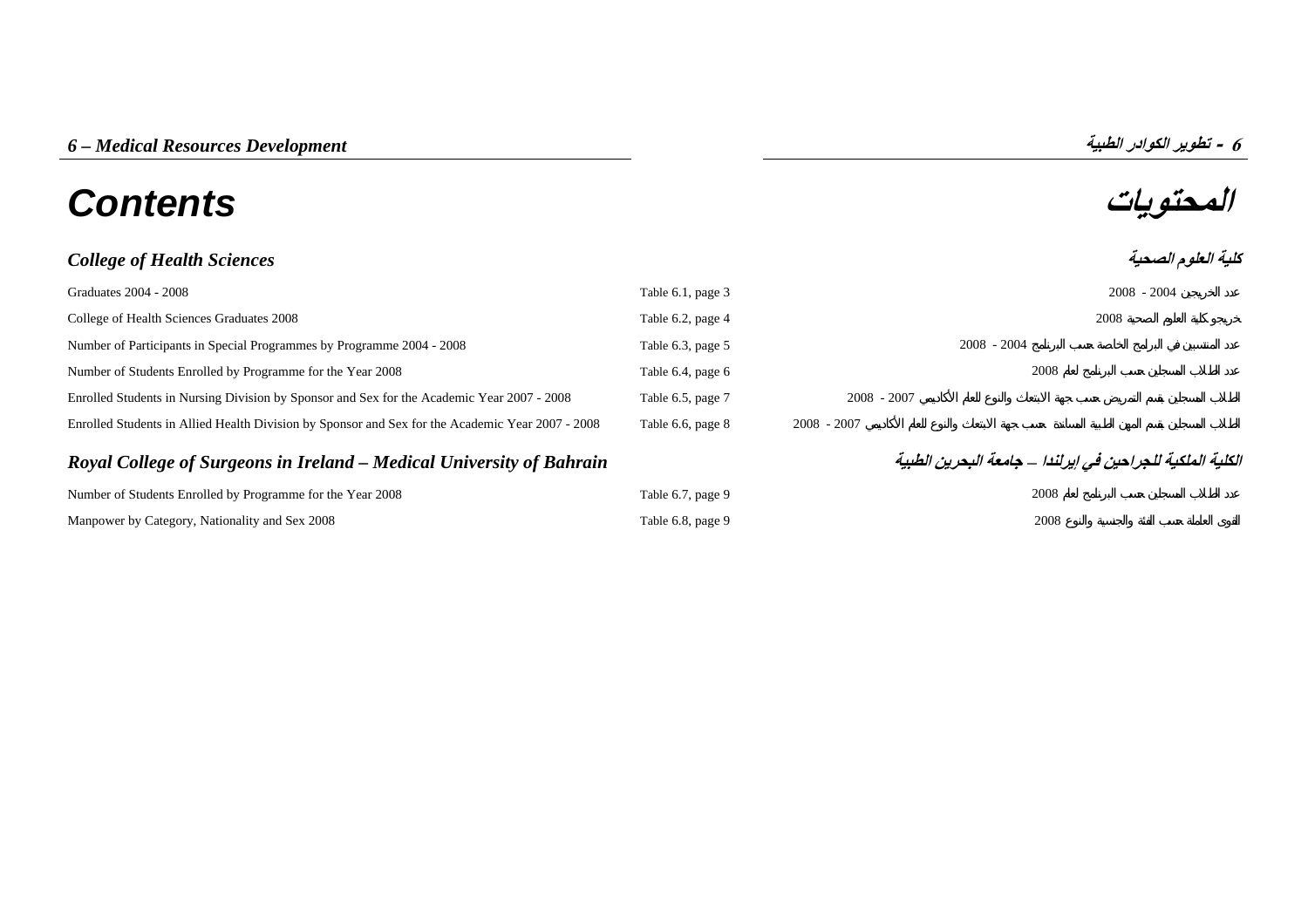| Table 6.1             |
|-----------------------|
| 2008 - 2004           |
| Graduates 2004 - 2008 |

<span id="page-1-0"></span>

| Programme                         | 2008                     | 2007      | 2006      | 2005                     | 2004           |
|-----------------------------------|--------------------------|-----------|-----------|--------------------------|----------------|
| <b>B.Sc. Nursing (Completion)</b> | 39                       | 55        | 27        | 25                       | 20             |
| <b>B.Sc. Nursing *</b>            | 84                       | <b>NA</b> | <b>NA</b> | <b>NA</b>                | <b>NA</b>      |
| <b>Post Basic Diploma:</b>        |                          |           |           |                          |                |
| <b>Psychiatric Nursing</b>        | $\overline{\phantom{a}}$ | 13        | 6         | 4                        | 5              |
| Midwifery Nursing                 | 11                       | 14        | 8         | 14                       | 9              |
| <b>Community Health Nursing</b>   | 11                       | 20        | 14        | 11                       | 9              |
| Cardiac Care Nursing              | --                       | 9         | 6         | 10                       | 6 <sub>1</sub> |
| <b>Emergency Nursing</b>          | 9                        | 8         |           | 6                        |                |
| Associate Degree in:              |                          |           |           |                          |                |
| <b>General Nursing</b>            |                          | 3         | 29        | 78                       | 88             |
| Laboratory                        | 14                       | 14        | 12        | 10                       | 11             |
| Pharmacy                          | $20\,$                   | 11        | 9         | 11                       |                |
| Dental Hygiene                    | --                       | 11        |           | $\overline{7}$           |                |
| Public Health                     | 11                       | $6 \mid$  | 6         | $\overline{\phantom{a}}$ |                |
| <b>Total</b>                      | 200                      | 164       | 124       | 176                      | 149            |

| Note: (--) these Programmes / Specialities were temporarily |  |  |
|-------------------------------------------------------------|--|--|
| deactivated as there were no demand on them.                |  |  |

*\* B.Sc. Nursing: (Not Applicable) for 2004-2007 as the programme started in 2003.* . *<sup>2003</sup> 2007-2004* ( ) : *\**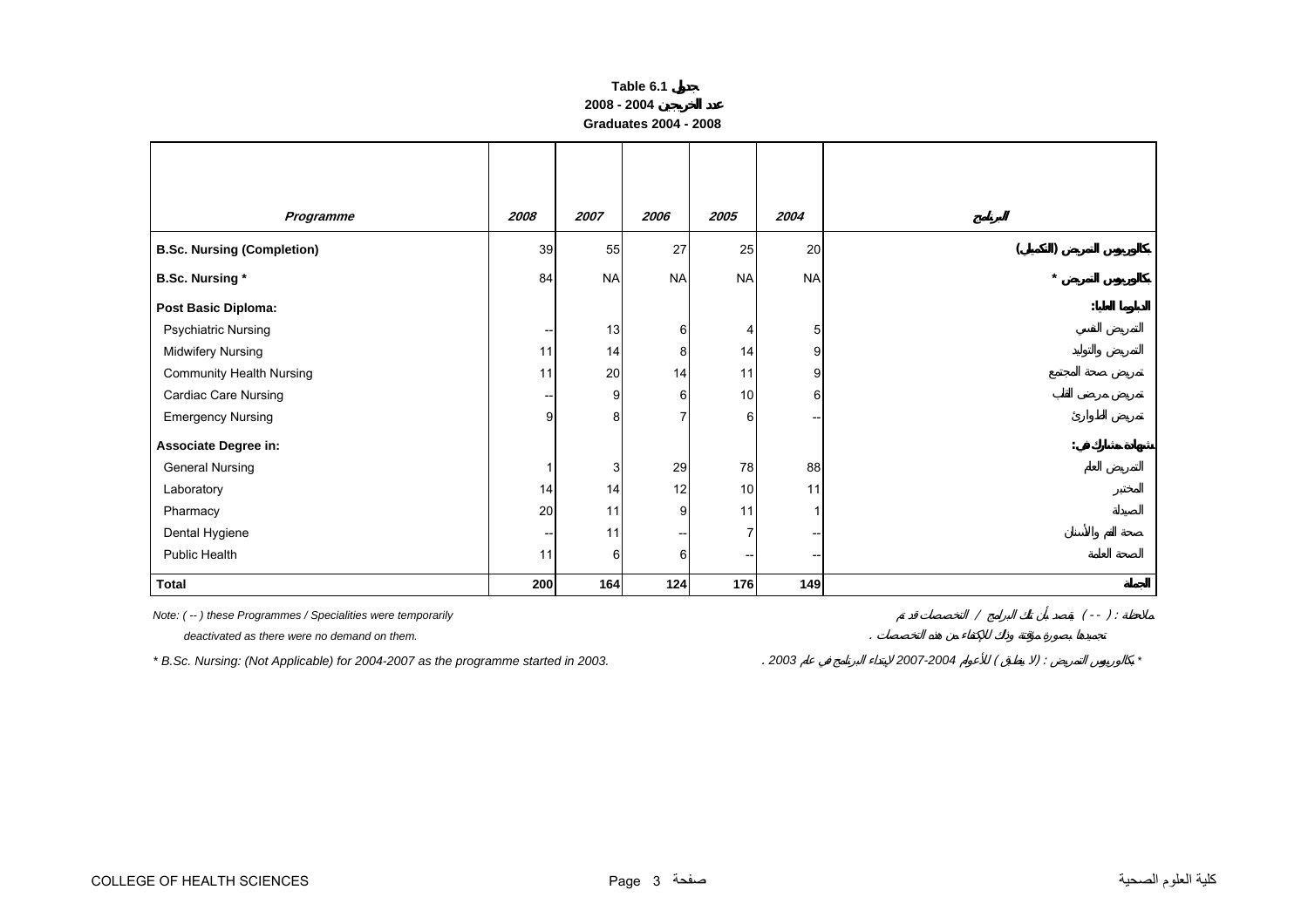| able 6.2 |  |  |
|----------|--|--|
|----------|--|--|

**College of Health Sciences Graduates 2008** 

<span id="page-2-0"></span>

|                                   |                  |                        | <b>Current Cohort</b> |            |                       |           |               |                   |  |
|-----------------------------------|------------------|------------------------|-----------------------|------------|-----------------------|-----------|---------------|-------------------|--|
|                                   |                  |                        |                       |            |                       |           |               |                   |  |
|                                   |                  |                        |                       |            |                       |           |               |                   |  |
|                                   |                  | $\boldsymbol{2}$       |                       |            |                       |           |               | $\mathbf{1}$      |  |
|                                   | <b>Total</b>     | <b>Additional</b>      |                       | %          | <b>Continuing</b>     |           |               | <b>Start</b>      |  |
| Programme                         | <b>Graduates</b> | Graduates <sup>2</sup> | <b>Graduates</b>      | Graduating | with Course Drop Outs |           | <b>Intake</b> | Year <sup>1</sup> |  |
| <b>B.Sc. Nursing (Completion)</b> | 39               |                        | 39                    | 92.9       |                       | 3         | 42            | 2007              |  |
| <b>B.Sc. Nursing</b>              | 40               |                        | 40                    | 62.5       | 7                     | 17        | 64            | 2003              |  |
| <b>B.Sc. Nursing</b>              | 44               |                        | 40                    | 50.6       | 32                    | 15        | 87            | 2004              |  |
| <b>Post Basic Diploma:</b>        |                  |                        |                       |            |                       |           |               |                   |  |
| Nurse Midwifery                   | 11               |                        | 11                    | 91.7       |                       |           | 12            | 2007              |  |
| <b>Community Health Nursing</b>   | 11               |                        | 11                    | 91.7       |                       |           | 12            | 2007              |  |
| <b>Emergency Nursing</b>          | 9                |                        | 9                     | 100.0      |                       |           | 9             | 2007              |  |
| <b>Associate Degree in:</b>       |                  |                        |                       |            |                       |           |               |                   |  |
| <b>General Nursing</b>            |                  |                        |                       | <b>NA</b>  | <b>NA</b>             | <b>NA</b> | <b>NA</b>     | 2002              |  |
| Laboratory                        | 14               |                        | 13                    | 93.3       | 1                     |           | 15            | 2005              |  |
| Pharmacy                          | 20               |                        | 20                    | 76.9       | 4                     | 2         | 26            | 2005              |  |
| <b>Public Health</b>              | 11               |                        | 11                    | 100.0      |                       |           | 11            | 2005              |  |
| <b>Total</b>                      | 200              | 6                      | 194                   |            | 44                    | 39        | 278           |                   |  |
| Average                           |                  |                        |                       | 72         |                       |           |               |                   |  |

*1 Start year: The year of enrollment from which the students are expected to graduate in 2008* : *<sup>1</sup> according to the programme duration.* . *2008*

<sup>2</sup> These were students who graduated this year but were part of the intake of a previous *2* These were students who graduated this year but were part of the intake of a previous  *cohort. For whatever reason they failed to graduate with their intake cohort, continued* .  *with the course and graduated successfully this year.*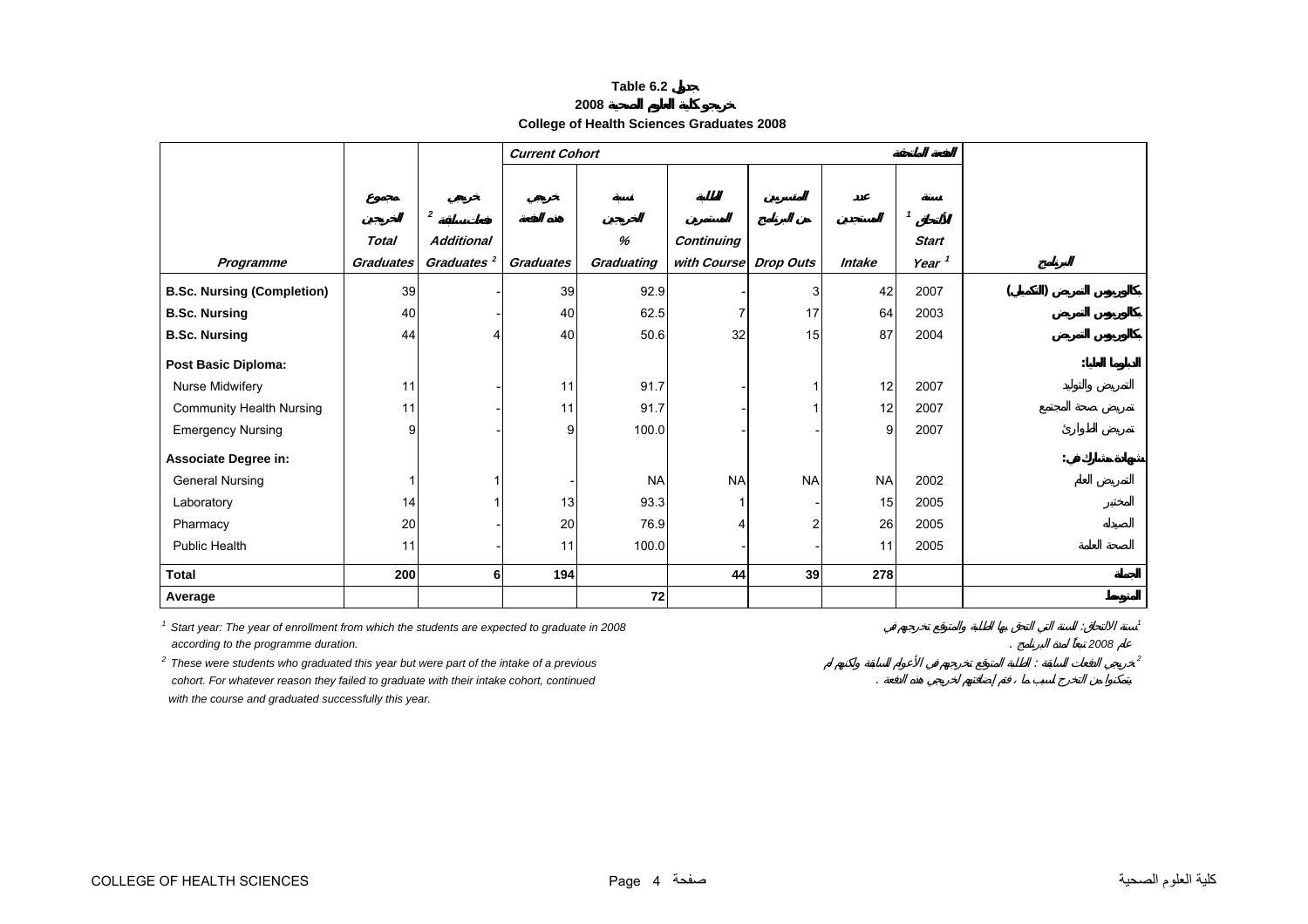#### **Table 6.3**

| 2008 - 2004                                                           |  |
|-----------------------------------------------------------------------|--|
| Number of Participants in Special Programmes by Programme 2004 - 2008 |  |

<span id="page-3-0"></span>

| Programme                                           | 2008 | 2007 | 2006 | 2005 | 2004      |
|-----------------------------------------------------|------|------|------|------|-----------|
| <b>Short Courses</b>                                |      |      |      |      |           |
| English language                                    |      |      | 83   | 125  | 194       |
| <b>Physical Assessment</b>                          |      | 19   | 44   |      |           |
| <b>First Aid</b>                                    | 3    |      |      |      | 74        |
| Hospital Aid Training Program                       | 50   |      |      | 30   | 31        |
| SPSS 11.0 for Windows                               |      |      |      | 22   | 42        |
| <b>Forinsic Medecine</b>                            |      |      |      |      | 8         |
| <b>Refrsher Course</b>                              |      | 8    | 15   | 8    | 4         |
| <b>Diabetic Education for Nurses</b>                |      |      |      | 48   |           |
| Eye Screening Programme for Children                |      |      |      | 26   | <b>NA</b> |
| <b>Customised Subjects</b>                          |      |      |      |      |           |
| <b>International Training Organization (I.T.O.)</b> |      |      |      |      |           |
| Basic Life Support (BLS)                            | 305  | 234  | 331  | 368  | 293       |
| Advanced Cardiac Life Support (ACLS)                | 45   | 89   | 124  | 100  | 116       |
| <b>BLS Instructor</b>                               | 13   |      |      | 5    |           |
| <b>ACLS Instructor</b>                              | 9    |      |      |      |           |
| W.H.O. Fellowships                                  |      |      |      |      |           |
| Special Programmers for W.H.O. Fellows              | 11   | 12   | 26   | 3    | 4         |
| <b>Total</b>                                        | 436  | 362  | 623  | 737  | 767       |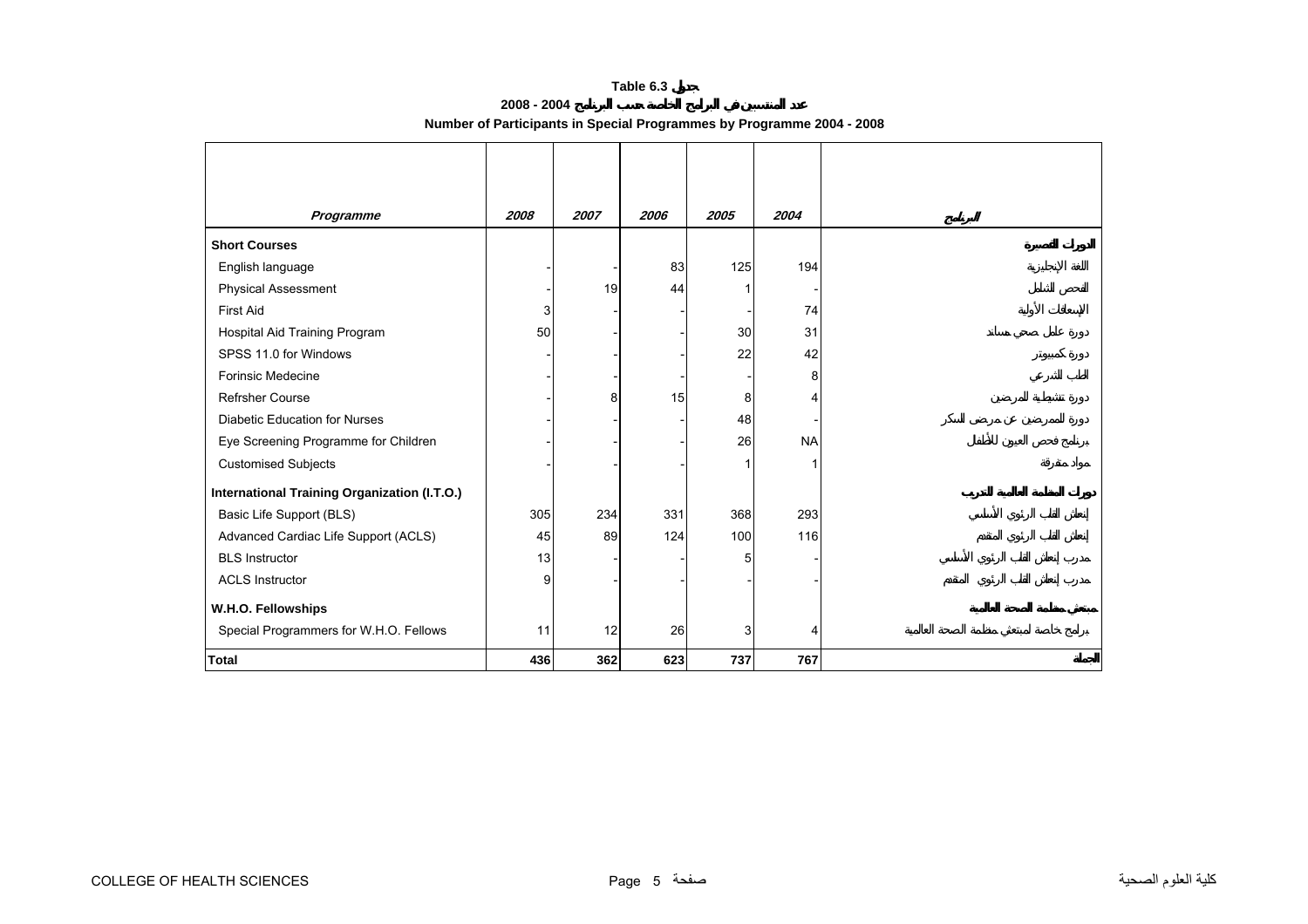#### **Table 6.4**

| 2008                                                       |  |  |
|------------------------------------------------------------|--|--|
| Number of Students Enrolled by Programme for the Year 2008 |  |  |

<span id="page-4-0"></span>

| Programme                         | <b>Total</b>    | On Job<br><b>Training</b> | 4th year | 3rd year | 2nd year | 1st year        | Course<br><b>Duration</b><br>(years) |  |
|-----------------------------------|-----------------|---------------------------|----------|----------|----------|-----------------|--------------------------------------|--|
| <b>B.Sc. Nursing (Completion)</b> | 67              |                           |          |          |          | 67              | 1                                    |  |
| <b>Generic B.Sc. Nursing</b>      | 744             | 63                        | 98       | 201      | 209      | 173             | 4                                    |  |
| Post Basic Diploma:               |                 |                           |          |          |          |                 |                                      |  |
| Nurse Midwifery                   | 10 <sub>1</sub> |                           |          |          |          | 10              |                                      |  |
| <b>Community Health Nursing</b>   | 15              |                           |          |          |          | 15              |                                      |  |
| Associate Degree in:              |                 |                           |          |          |          |                 |                                      |  |
| Laboratory                        | 72              | 29                        |          |          | 27       | 16              | 2.5                                  |  |
| Pharmacy                          | 81              | 23                        |          |          | 25       | 33              | 2.5                                  |  |
| Public Health                     | 60              | 15                        |          |          | 30       | 15              | 2.5                                  |  |
| Dental Hygiene                    | 43              | 15                        |          |          | 18       | 10 <sup>1</sup> | 2.5                                  |  |
| Radiology                         | 49              | 21                        |          |          | 15       | 13              | 2.5                                  |  |
| Part time Programs:               |                 |                           |          |          |          |                 |                                      |  |
| <b>B.Sc. Nursing (Completion)</b> | 30              |                           |          |          | 30       |                 | 2                                    |  |
| <b>Community Health Nursing</b>   | 9               |                           |          |          | 9        |                 | 2                                    |  |
| <b>Psychiatric Nursing</b>        | 8               |                           |          |          | 8        |                 | 2                                    |  |
| <b>Total</b>                      | 1,188           | 166                       | 98       | 201      | 371      | 352             |                                      |  |

*Note: this table reflects number of students enrolled by the programmes offered on part time basis which*<br>are B.Sc. Nursing (Completion), Community Health Nursing Programme and Psychiatric Nursing Programme.<br>The duration are B.Sc. Nursing (Completion), Community Health Nursing Programme and Psychiatric Nursing Programme.

*The duration of these programmes are two years.* .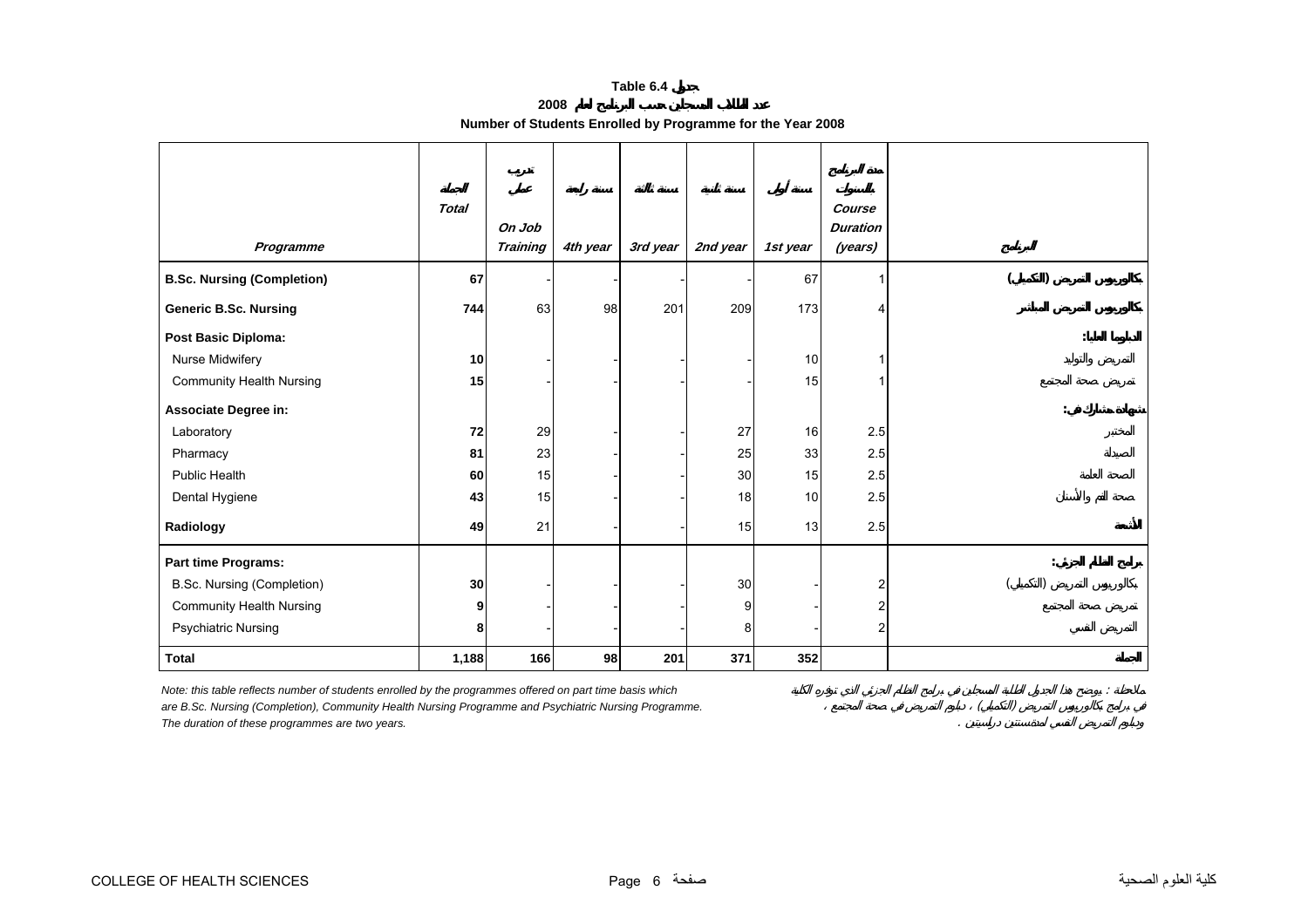#### **جدول 6.5 Table**

**2008 - 2007 Enrolled Students in Nursing Division by Sponsor and Sex for the Academic Year 2007 - 2008** 

<span id="page-5-0"></span>

|                                 | <b>Total</b> |        |             | <b>Sponsors</b>                   |             |          |                                     |                                        |                |                 |                |                              |             |  |
|---------------------------------|--------------|--------|-------------|-----------------------------------|-------------|----------|-------------------------------------|----------------------------------------|----------------|-----------------|----------------|------------------------------|-------------|--|
|                                 |              |        |             | <b>Gulf Countries/</b><br>Private |             | Economic | <b>Develompment</b><br><b>Board</b> | <b>Ministry of</b><br><b>Education</b> |                | <b>Military</b> | Hospital       | Ministry of<br><b>Health</b> |             |  |
| Programme                       | <b>Total</b> | Female | <b>Male</b> | Female                            | <b>Male</b> | Female   | <b>Male</b>                         | Female                                 | <b>Male</b>    | Female          | <b>Male</b>    | Female                       | <b>Male</b> |  |
| <b>Generic Bsc. Nursing</b>     |              |        |             |                                   |             |          |                                     |                                        |                |                 |                |                              |             |  |
| First year                      | 173          | 147    | 26          |                                   |             | 65       | 10                                  | 20                                     |                | 11              | $\overline{2}$ | 50                           | 13          |  |
| Second year                     | 209          | 164    | 45          |                                   |             | 68       | 14                                  | 16                                     | 3              | 25              | 3              | 53                           | 23          |  |
| Third year                      | 201          | 174    | 27          |                                   |             | 67       | 11                                  | 21                                     |                | 20              | 6              | 65                           | 9           |  |
| Fourth year                     | 98           | 83     | 15          |                                   |             |          |                                     | 9                                      |                | 22              |                | 50                           |             |  |
| On job training                 | 63           | 58     | 5           |                                   |             |          |                                     | 5                                      |                | 18              | 2              | 34                           | 3           |  |
| <b>Sub Total</b>                | 743          | 625    | 118         |                                   |             | 200      | 35                                  | 71                                     | 9              | 96              | 17             | 252                          | 55          |  |
| <b>BSc. Nursing</b>             |              |        |             |                                   |             |          |                                     |                                        |                |                 |                |                              |             |  |
| First year                      | 67           | 58     | 9           | 6                                 |             | 14       | 6                                   |                                        |                |                 |                | 34                           | 2           |  |
| <b>Sub Total</b>                | 67           | 58     | 9           |                                   |             | 14       |                                     |                                        |                |                 |                | 34                           |             |  |
| <b>Post Basic:</b>              |              |        |             |                                   |             |          |                                     |                                        |                |                 |                |                              |             |  |
| Nurse Midwifery                 | 11           | 11     |             |                                   |             |          |                                     |                                        |                |                 |                | 9                            |             |  |
| <b>Community Health Nursing</b> | 14           | 14     |             |                                   |             |          |                                     |                                        |                |                 |                | 14                           |             |  |
| <b>Sub Total</b>                | 25           | 25     |             |                                   |             |          |                                     |                                        |                |                 |                | 23                           |             |  |
| <b>Parttime Programs</b>        |              |        |             |                                   |             |          |                                     |                                        |                |                 |                |                              |             |  |
| <b>BSc. Nursing</b>             | 30           | 21     | 9           |                                   |             | 21       |                                     |                                        |                |                 |                |                              |             |  |
| <b>Psychiatric Nursing</b>      | 8            | 5      |             |                                   |             | 5        |                                     |                                        |                |                 |                |                              |             |  |
| <b>Community Health Nursing</b> | 9            | 9      |             |                                   |             | 9        |                                     |                                        |                |                 |                |                              |             |  |
| <b>Sub Total</b>                | 47           | 35     | 12          |                                   |             | 35       | 12                                  |                                        |                |                 |                |                              |             |  |
| <b>Grand Total</b>              | 882          | 743    | 139         | 13                                | 3           | 249      | 53                                  | 71                                     | 9 <sup>1</sup> | 101             | 17             | 309                          | 57          |  |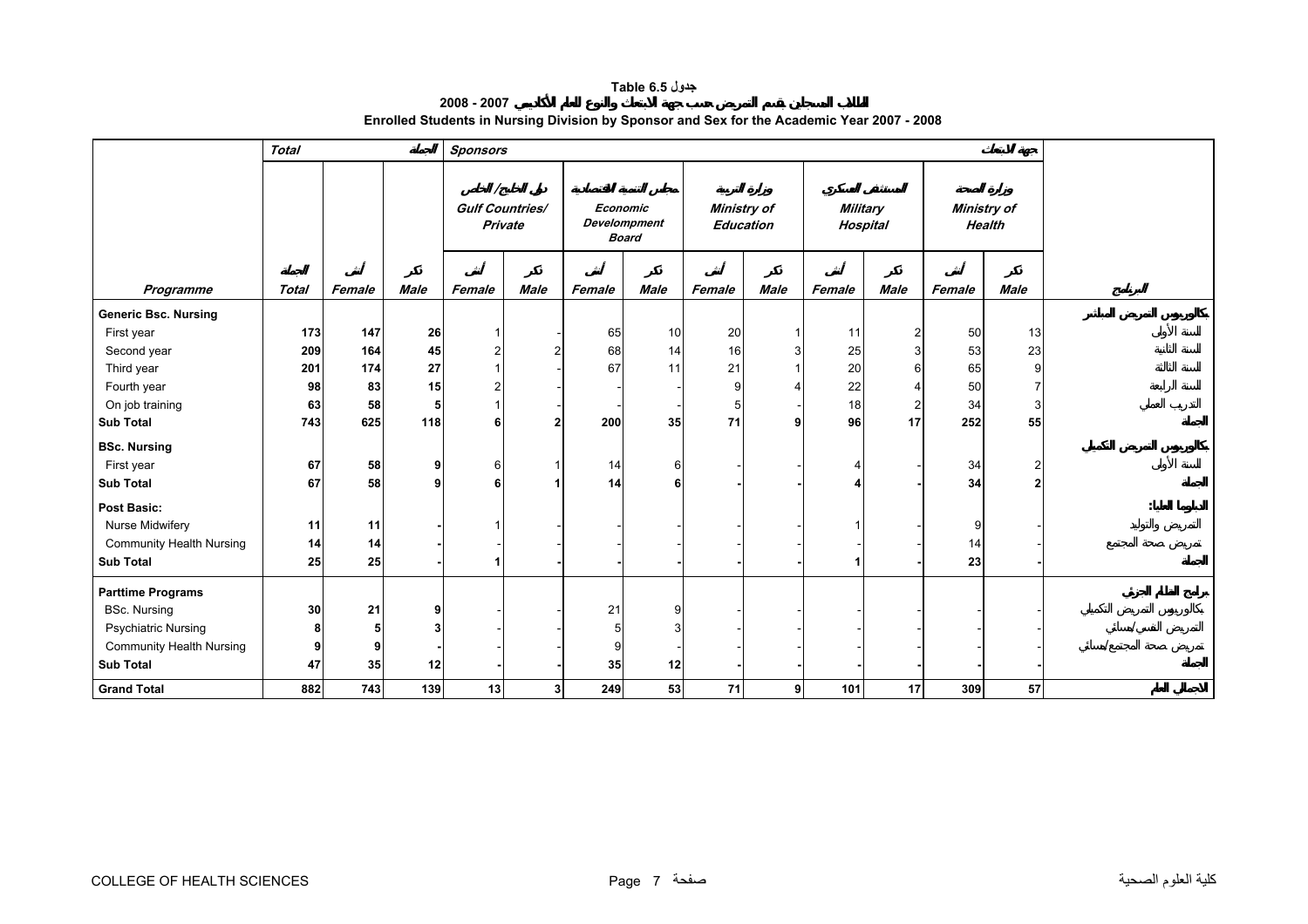### **جدول 6.6 Table**

| 2008 - 2007 |                                                                                                  |
|-------------|--------------------------------------------------------------------------------------------------|
|             | Enrolled Students in Allied Health Division by Sponsor and Sex for the Academic Year 2007 - 2008 |

<span id="page-6-0"></span>

|                       | <b>Total</b> |        |                | <b>Sponsors</b> |      |        |                |                |                |        |                  |                 |                |                    |               |  |
|-----------------------|--------------|--------|----------------|-----------------|------|--------|----------------|----------------|----------------|--------|------------------|-----------------|----------------|--------------------|---------------|--|
|                       |              |        |                | Private         |      |        | Ministry of    |                | <b>Tamkeen</b> |        | Ministry of      | <b>Military</b> |                | <b>Ministry of</b> |               |  |
|                       |              |        |                |                 |      | Labor  |                |                |                |        | <b>Education</b> | Hospital        |                |                    | <b>Health</b> |  |
|                       |              |        |                |                 |      |        |                |                |                |        |                  |                 |                |                    |               |  |
| Programme             | <b>Total</b> | Female | <b>Male</b>    | Female          | Male | Female | <b>Male</b>    | Female         | <b>Male</b>    | Female | <b>Male</b>      | Female          | Male           | Female             | <b>Male</b>   |  |
| Laboratory            |              |        |                |                 |      |        |                |                |                |        |                  |                 |                |                    |               |  |
| First year            | 16           | 15     |                |                 |      |        |                |                |                |        |                  | $\overline{2}$  | -1             | 13                 |               |  |
| Second year           | 27           | 27     |                |                 |      |        |                | 14             |                |        |                  | 3               |                | 10                 |               |  |
| On job training       | ${\bf 29}$   | 27     | $\mathbf{2}$   |                 |      |        |                | 15             | 1              |        |                  | $\overline{2}$  | -1             | 10                 |               |  |
| <b>Total</b>          | 72           | 69     | 3 <sup>1</sup> |                 |      |        |                | 29             | 1              |        |                  | 7               | $\overline{2}$ | 33                 |               |  |
| Pharmacy              |              |        |                |                 |      |        |                |                |                |        |                  |                 |                |                    |               |  |
| First year            | 33           | 27     | 6              |                 |      | 13     | 5              |                |                |        |                  | 5               |                | 9                  |               |  |
| Second year           | 25           | 23     | $\mathbf{2}$   |                 |      | 10     | $\overline{2}$ |                |                |        |                  | 5               |                | 8                  |               |  |
| On job training       | 23           | 19     | 4              |                 |      | 9      | 4              |                |                |        |                  | $\overline{2}$  |                | 8                  |               |  |
| <b>Total</b>          | 81           | 69     | 12             |                 |      | 32     | 11             |                |                |        |                  | 12              |                | 25                 |               |  |
| <b>Public Health</b>  |              |        |                |                 |      |        |                |                |                |        |                  |                 |                |                    |               |  |
| First year            | 15           | 12     | 3              |                 |      |        |                | 12             | 3              |        |                  |                 |                |                    |               |  |
| Second year           | 30           | 25     | 5              |                 |      |        |                | 12             | 4              |        |                  |                 |                | 13                 |               |  |
| On job training       | 15           | 8      | $\overline{7}$ |                 |      |        |                |                |                |        |                  |                 |                | 8                  | 6             |  |
| <b>Total</b>          | 60           | 45     | 15             |                 |      |        |                | 24             | 7              |        |                  |                 |                | 21                 |               |  |
| <b>Dental Hygiene</b> |              |        |                |                 |      |        |                |                |                |        |                  |                 |                |                    |               |  |
| First year            | 10           | 8      | $\mathbf{2}$   |                 |      |        |                |                |                |        |                  |                 |                | 7                  | 2             |  |
| Second year           | 19           | 18     | 1              |                 |      |        |                | 9              |                |        |                  |                 |                | 9                  |               |  |
| On job training       | 15           | 13     | $\mathbf{2}$   |                 |      |        |                | $\overline{5}$ |                |        |                  |                 |                | 8                  |               |  |
| Total                 | 44           | 39     | 5              |                 |      |        |                | 14             | $\mathbf{2}$   |        |                  |                 |                | ${\bf 24}$         | 3             |  |
| Radiology             |              |        |                |                 |      |        |                |                |                |        |                  |                 |                |                    |               |  |
| First year            | 13           | 12     |                |                 |      |        |                |                |                |        |                  | 2               |                | 10                 |               |  |
| Second year           | 15           | 14     | 1              |                 |      |        |                | 13             |                |        |                  |                 |                |                    |               |  |
| On job training       | 21           | 20     | 1              |                 |      |        |                | 10             |                |        |                  |                 |                | 10                 |               |  |
| <b>Total</b>          | 49           | 46     | 3 <sup>1</sup> |                 |      |        |                | 23             | $\mathbf{2}$   |        |                  | $\overline{2}$  |                | 20                 |               |  |
| <b>Grand Total</b>    | 306          | 268    | 38             | 1               |      | 32     | 11             | 90             | 12             |        |                  | ${\bf 22}$      | 3              | 123                | 12            |  |